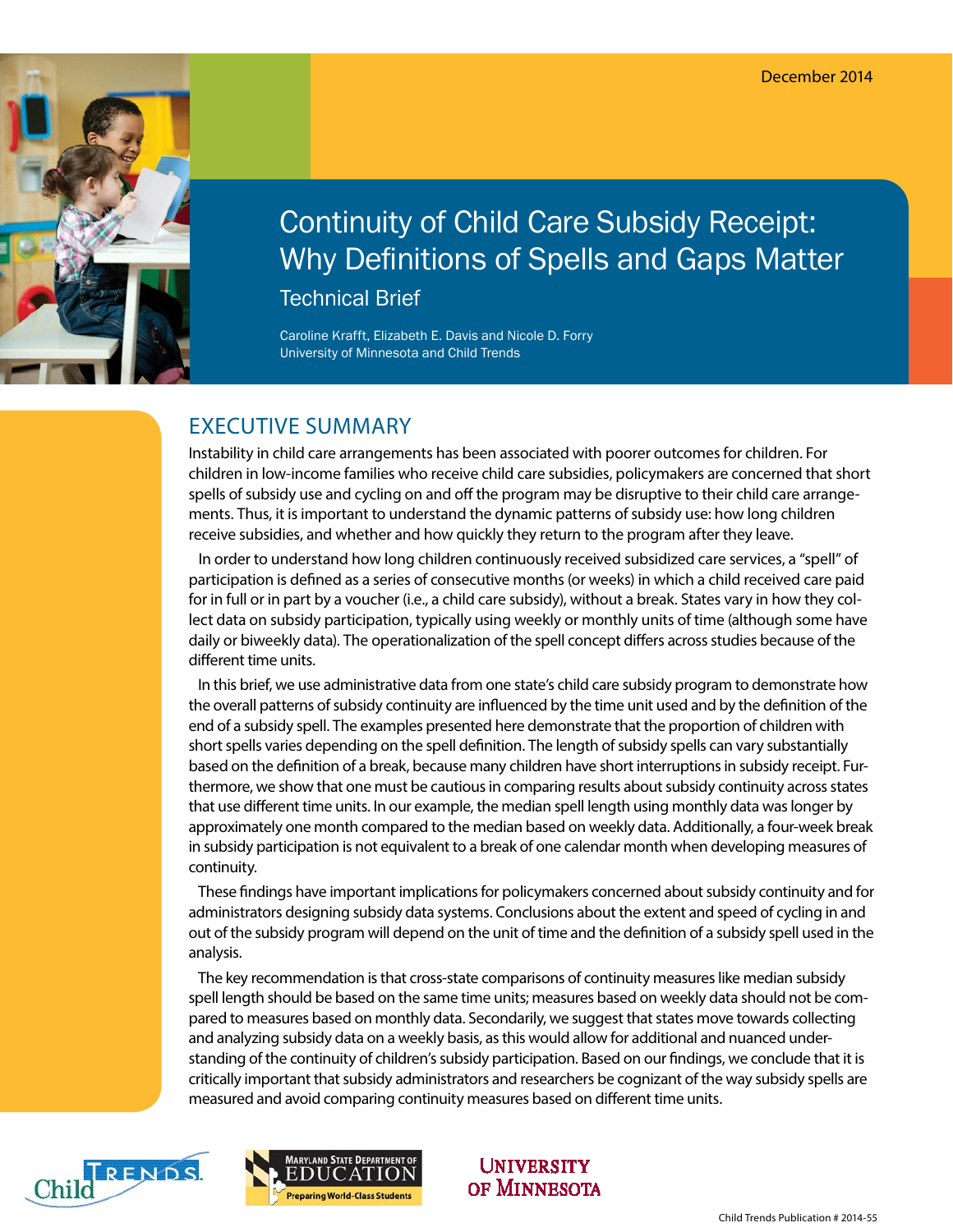# INTRODUCTION

Instability in child care arrangements has been associated with poorer outcomes for children.1 For children in low-income families who receive child care subsidies, policymakers are concerned that short spells of subsidy receipt and cycling on and off the program may be disruptive to their child care arrangements.<sup>2</sup> Thus, it is important that we understand the dynamic patterns of subsidy use: how long children use subsidies, and whether and how quickly they return after they leave.

 Recent research on the continuity of subsidy receipt almost exclusively uses monthly data on subsidy participation. In most studies, a subsidy spell is defined as an uninterrupted string of months during which the child received subsidized child care, and the spell ends when there is a break in receipt of subsidized services of one month or more.<sup>3</sup> However, some states collect data on subsidized services on a weekly, biweekly, or even daily basis. In this brief, we use weekly data from one state to demonstrate how the overall patterns of subsidy continuity are influenced by the time unit used and by the definition of the end of a subsidy spell. We address two research questions:

- 1) Does the continuity of subsidy receipt vary under different definitions of a spell? Specifically, how does the median spell length change when different-length gaps in service are used to define the end of a spell?
- 2) Are spells based on different units of time comparable? Specifically, can spells based on weekly data be compared to those based on monthly data?

This brief is intended for researchers and policymakers who are interested in administrative data and definitional issues related to the study of continuity in the child care subsidy program. The results have important implications, because cross-state comparisons of subsidy continuity based on different spell definitions or different time units are likely to be invalid. This brief is part of a larger study of the continuity of subsidy participation in Maryland, which includes extensive analyses on the length of spells, frequency of repeat spells, and the factors associated with leaving and returning to the program. The focus of this brief is on the technical aspects of measuring continuity in the child care subsidy program, rather than the findings (visit <http://mdmnresearchpartnership.com/> for additional research reports).

### **METHODS**

#### Data

The data were provided by the Maryland Department of Education and Towson University Regional Studies Economic Institute (RESI) under a data sharing agreement with Child Trends and the University of Minnesota. The subsidy administrative data used in the study include approximately five years, from 2007 to 2012. The dataset is structured such that each observation is one voucher. A voucher provides information on the child care subsidy authorized for one child for a specific time period and a specific care provider. A child may have multiple vouchers simultaneously (if the child is receiving care from more than more

<sup>&</sup>lt;sup>1</sup>de Schipper, J.C., M.H. Van IJzendoorn, and L.W.C. Tavecchio. (2004). Stability in Center Day Care: Relations with Children's Well-being and Problem Behavior in Day Care. *Social Development* 13 (4): 531-550; Howes, C., and Hamilton, C. (1992). Children's Relationships with Child Care Teachers: Stability and Concordance with Parental Attachments. *Child Development* 63 (4): 867-878; Morrissey, T. (2009). Multiple Child-care Arrangements and Young Children's Behavioral Outcomes. *Child Development* 80 (1): 59-76; Tran, H., and M. Weinraub. (2006). Child Care Effects in Context: Quality, Stability, and Multiplicity in Nonmaternal Child Care Arrangements During the First 15 Months of Life. *Developmental Psychology* 42 (3): 566-582.

<sup>2</sup> "Child Care and Development (CCDF) Program; Proposed rule" 78 Federal Register 97, Part II (20 May 2013), pp. 29442-29498. 3 Some researchers have compared spell lengths with one versus two-month breaks defining the end of a spell.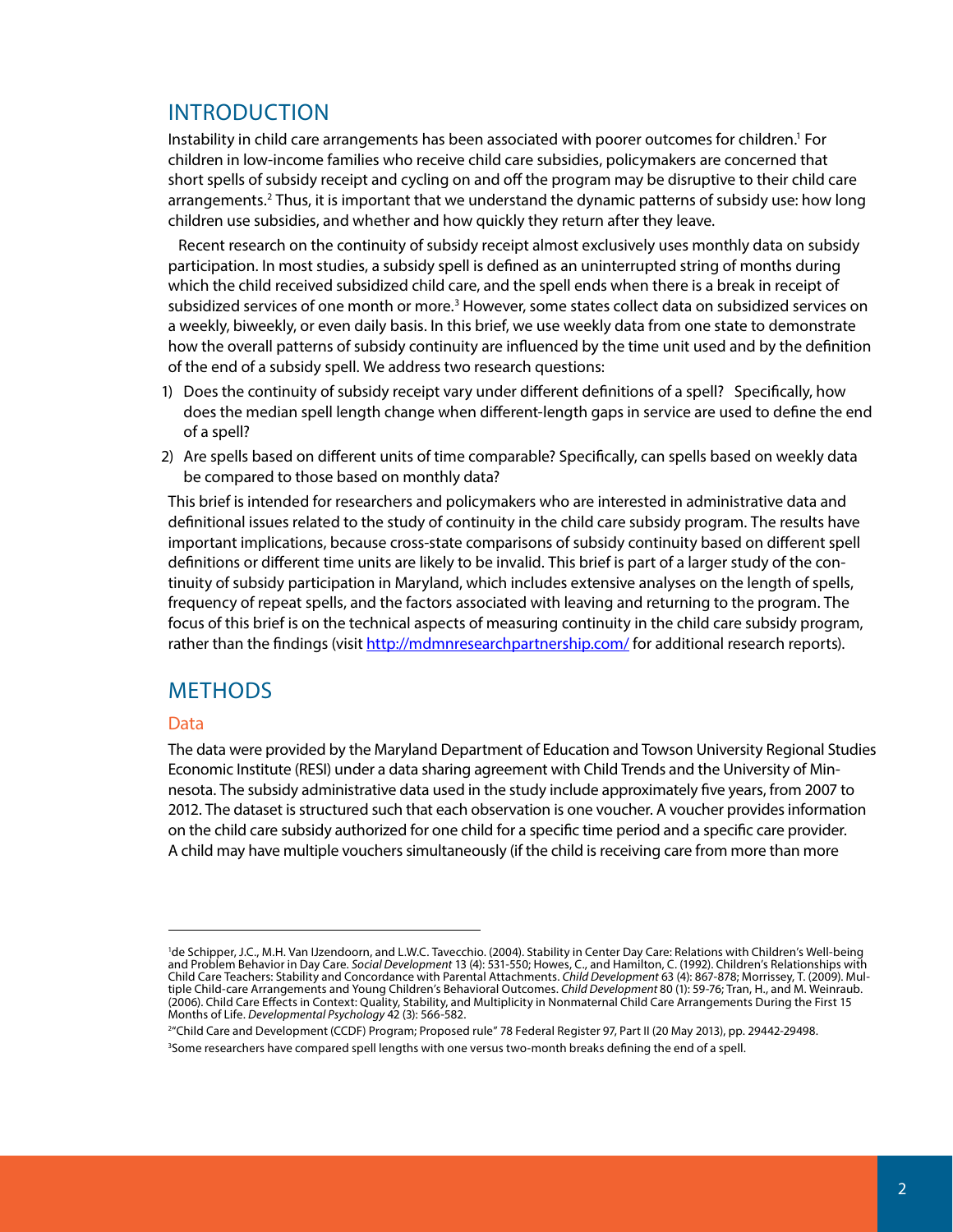provider). The administrative data also include variables indicating the week(s) in which the child received subsidized child care under each voucher. Additional technical details on the methods can be found in the appendix.

#### Definition of subsidy receipt

In the Maryland data, a non-zero voucher payment value indicates payment was made to a child care provider under that particular voucher for services provided during that week. The child may not have actually received services from the provider in a given week, if, for example, the child was ill and did not attend (the data do not include information on attendance). However, the provider was paid for the services and so we count this as receipt of subsidy for the child. The measures of subsidy receipt used in this study are based on when service was received, not when payment was dispersed to the provider.

#### Length of a subsidy spell

In order to understand how long children continuously received subsidized care services, a "spell" of participation is defined as a series of consecutive weeks in which a child received care paid for in full or in part by a voucher. Note that in contrast to much of the literature on this topic, we use weekly rather than monthly data. The length of a period of subsidy receipt is defined by the starting and ending points of a spell, but in the administrative data there is no inherent definition for when a spell ends, that is, when there is a definitive break in subsidy receipt. If a child is receiving subsidy for a number of weeks, is off for a week, and then receives subsidy for a number of weeks after that, it is unlikely that this week off represents a break in subsidy receipt. The child may get sick and stay home for a week, be away on vacation, or receive no care for any of a number of different reasons that cause a brief interruption that is not a true end of subsidy participation. Most observers would agree that a one-week gap in subsidized care is not a true break in participation, and that eight- and 12-week gaps are quite long, probably longer than ideal for the definition of a break in subsidy participation. Yet, depending on how long a break is used to define the end of a subsidy spell, subsidy spell lengths can vary substantially. Below we demonstrate how these different definitions lead to changes in the measurement of subsidy continuity.

### **RESULTS**

#### **1) How does the continuity of subsidy receipt vary under different definitions of a spell?**

We begin by calculating the length of each spell of continuous subsidy participation for each child, based on different definitions of the end of a spell. We compare the patterns of spell lengths using one, two, four, six, eight, and 12 consecutive weeks of no subsidized care to define a break in subsidy participation. Table 1 summarizes these distributions by showing the percentiles of subsidy spell lengths for 25%, 50%, and 75% of spells, using the different definitions for what constitutes a break.<sup>4</sup> As seen

in Table 1, the median spell length increases as the number of weeks used to define a break in service increases. When we define a spell as ending when the child misses at least one week of subsidized care, the median spell length is 20 weeks. The median increases slightly to 21 weeks if a two-week gap is used instead. However, increasing the gap to a minimum of four weeks results in a median spell length of 26 weeks, or half a year. The median continues to increase as we lengthen the period of nonparticipation used to define the end of a spell. As the definition of a break gets longer, shorter breaks of subsidy receipt no longer constitute the end of a spell, therefore, there will be more longer spells and the median spell length increases.

<sup>&</sup>lt;sup>4</sup> The analysis uses Kaplan-Meier estimation to account for the right-censoring of some spells.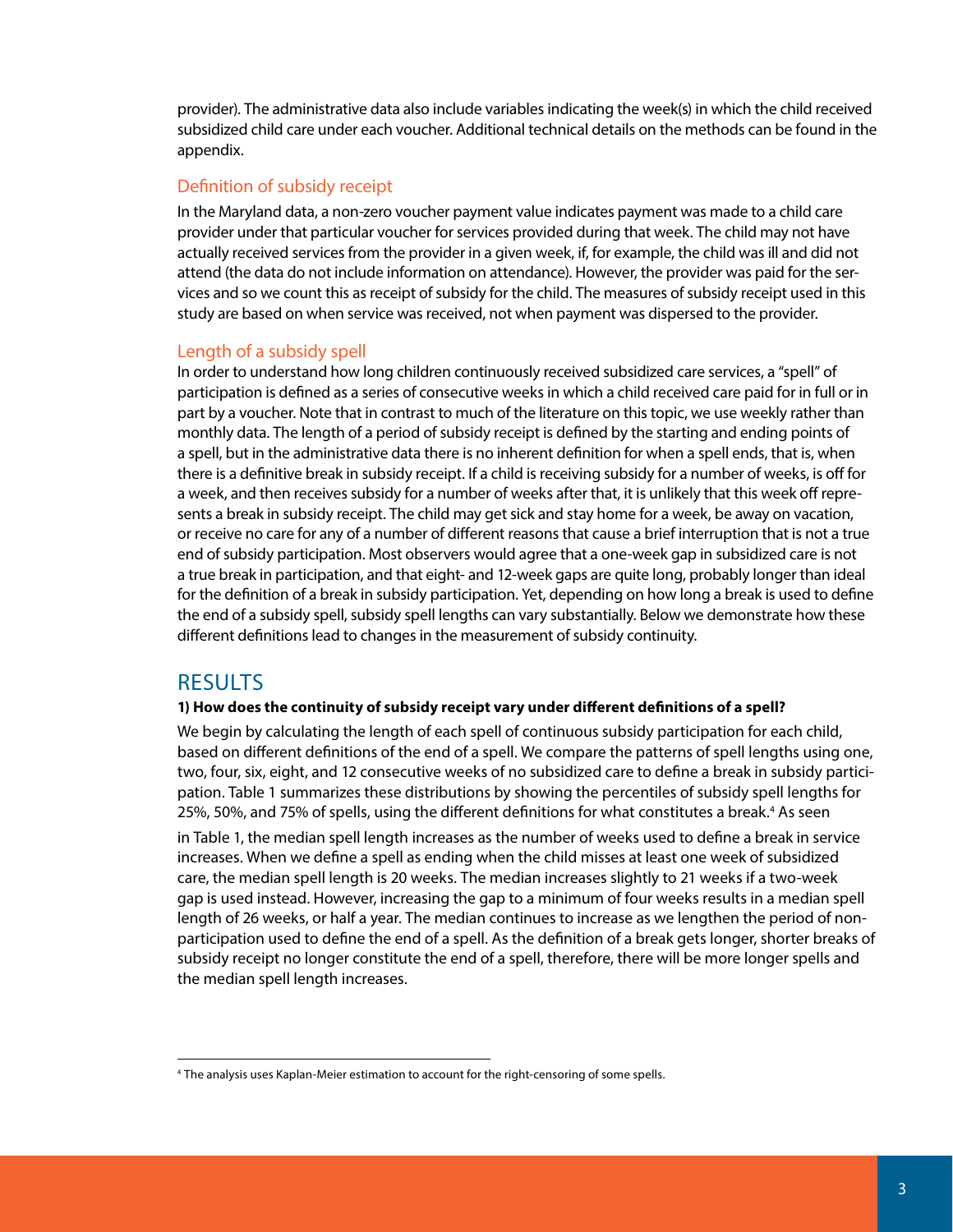The other percentiles of the distribution show similar patterns. Using a one-week break to define the end of a spell, the 25th percentile indicates that one quarter of the children experience spells of nine weeks or less. The 25th percentile increases to 12 weeks based on a four-week break. At the upper end of the spell distribution, the longer spells follow a similar pattern. The longest quartile of spells (the 75th percentile) is 40 weeks when we use a one-week break definition, and 52 weeks long with a four-week break definition. In other words, if we define a break in subsidy participation to be at least four weeks without subsidized care, 25% of the children have spells of subsidy receipt that are one year or longer.

|                                                                    | Length of subsidy spell (in weeks) |          |                                 |  |  |  |  |  |
|--------------------------------------------------------------------|------------------------------------|----------|---------------------------------|--|--|--|--|--|
| Number of weeks used to define a<br>break in subsidy participation | 25th percentile                    | (median) | 50th percentile 75th percentile |  |  |  |  |  |
| One                                                                |                                    | 20       |                                 |  |  |  |  |  |
| Two                                                                | 10                                 | 21       | 43                              |  |  |  |  |  |
| Four                                                               | 12                                 | 26       | 52                              |  |  |  |  |  |
| Six                                                                | 13                                 | 28       | 58                              |  |  |  |  |  |
| Eight                                                              | 14                                 | 30       | 64                              |  |  |  |  |  |
| Twelve                                                             | 15                                 | 32       |                                 |  |  |  |  |  |

#### **Table 1. Subsidy spell length distribution using different definitions of a break**

 Figure 1 illustrates basically the same information as Table 1, by showing the proportion of children remaining on subsidy after a certain number of weeks. Each curve illustrates a different definition of a break in subsidy receipt. Under all definitions, it is clear that some spells end quickly, with a quarter of children having ended a spell of subsidy use after 15 weeks (less than four months), regardless of the length of break used. Under longer definitions of a break, more children have longer spells, and the differences across definitions are most noticeable for spells lasting one to two years. For example, nearly twice as many children remain on subsidy after a year under the eight- and twelve-week definitions of a break, as compared to the one- and two-week definitions of a break. Overall, under all definitions, many spells of participation end fairly rapidly but a substantial number of children participate for longer periods as well.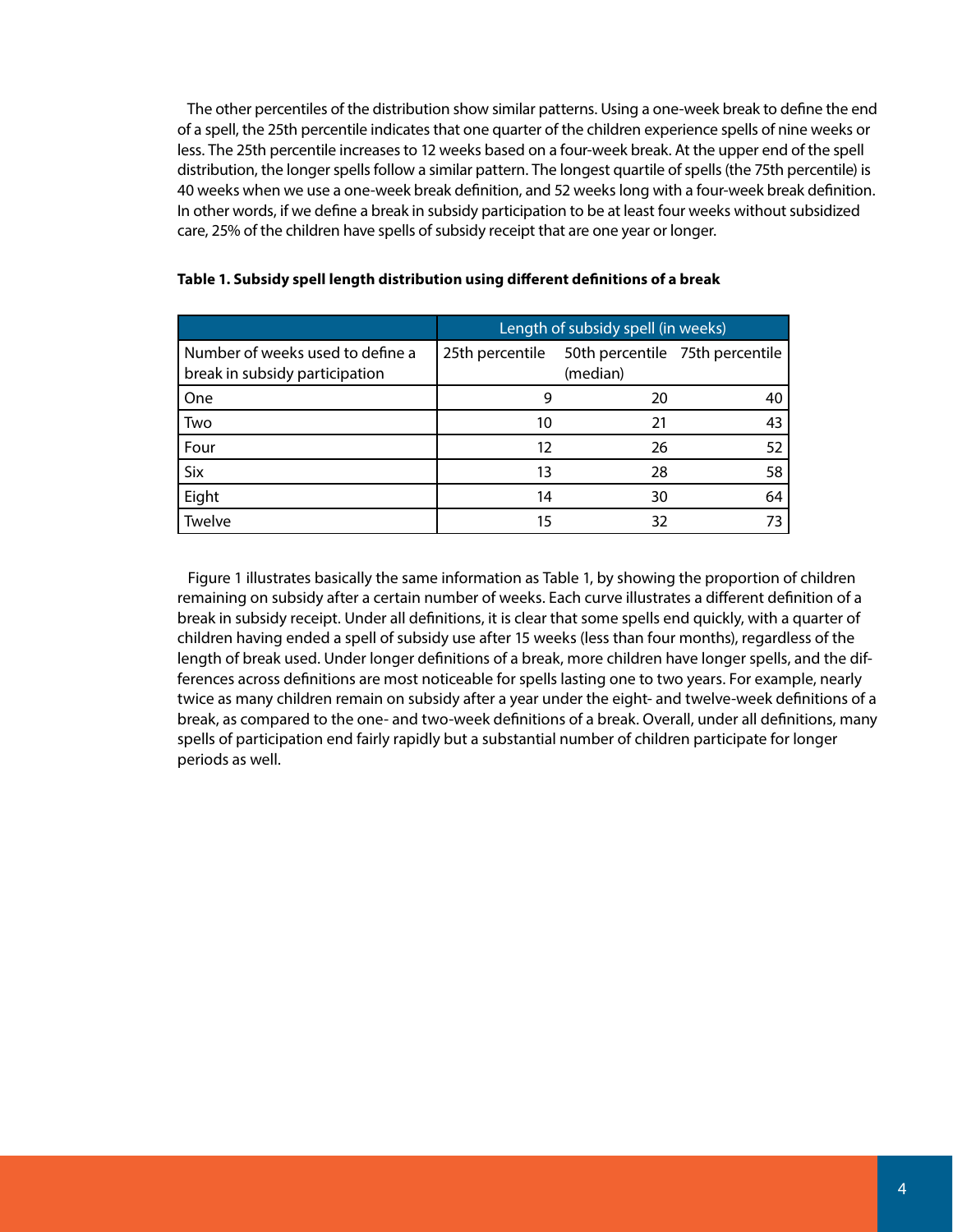

**Figure 1. Proportion of children continuing to use subsidized care under different definitions of a break**

#### **2) Are spells based on different units of time (e.g., weekly versus monthly data) comparable?**

 Federal reporting requirements for the Child Care and Development Fund (CCDF) block grant require states to provide case-level data on a monthly or quarterly basis about children and families receiving child care subsidies. However, state information systems differ, and many issue subsidy authorizations and/or payments on a weekly or biweekly basis rather than on a monthly basis. The time unit of data collection for child care subsidy services is determined primarily by the payment policies of the state. Payment policies have important implications for providers and may influence their willingness to accept subsidy payments on behalf of families.

 If units of time are easily converted, it would make little difference whether one reported subsidy participation in terms of weeks or months. However, using different time units can generate different findings in terms of the length of subsidy use. Table 2 demonstrates the challenges of comparing weeks and months for several hypothetical cases. Case 1 is on subsidy for four weeks, from week one to week four, all of which fall in one calendar month. Thus, Case 1 has a four-week spell or a one-month spell. However, Case 2 is also on for four weeks, from week four to week seven, but because of the timing of these weeks, has a spell length of two months, twice as long in months as Case 1. Case 3 is on for seven weeks, from week 10 to week 16, which includes three calendar months, but Case 4, also on for seven weeks, has a spell that only includes two calendar months. Cases 5 and 6 have 14-week spells, but they cover three and four months, respectively. As these examples illustrate, using months as the time unit for spells increases the apparent length of spells, and does so more for shorter spells than longer spells.

 Additionally, spells may have different ending points based on weekly versus monthly data. While Case 7 and Case 8 both have four-week spells and a six-week break, only Case 7 is off for an entire month, so if monthly data were used, Case 7 would have a break, but Case 8 would not. Case 7 would have two one-month spells, while Case 8 would have one four-month spell. Thus, the analyst's decision to use monthly or weekly data (if both are available) will strongly influence the findings.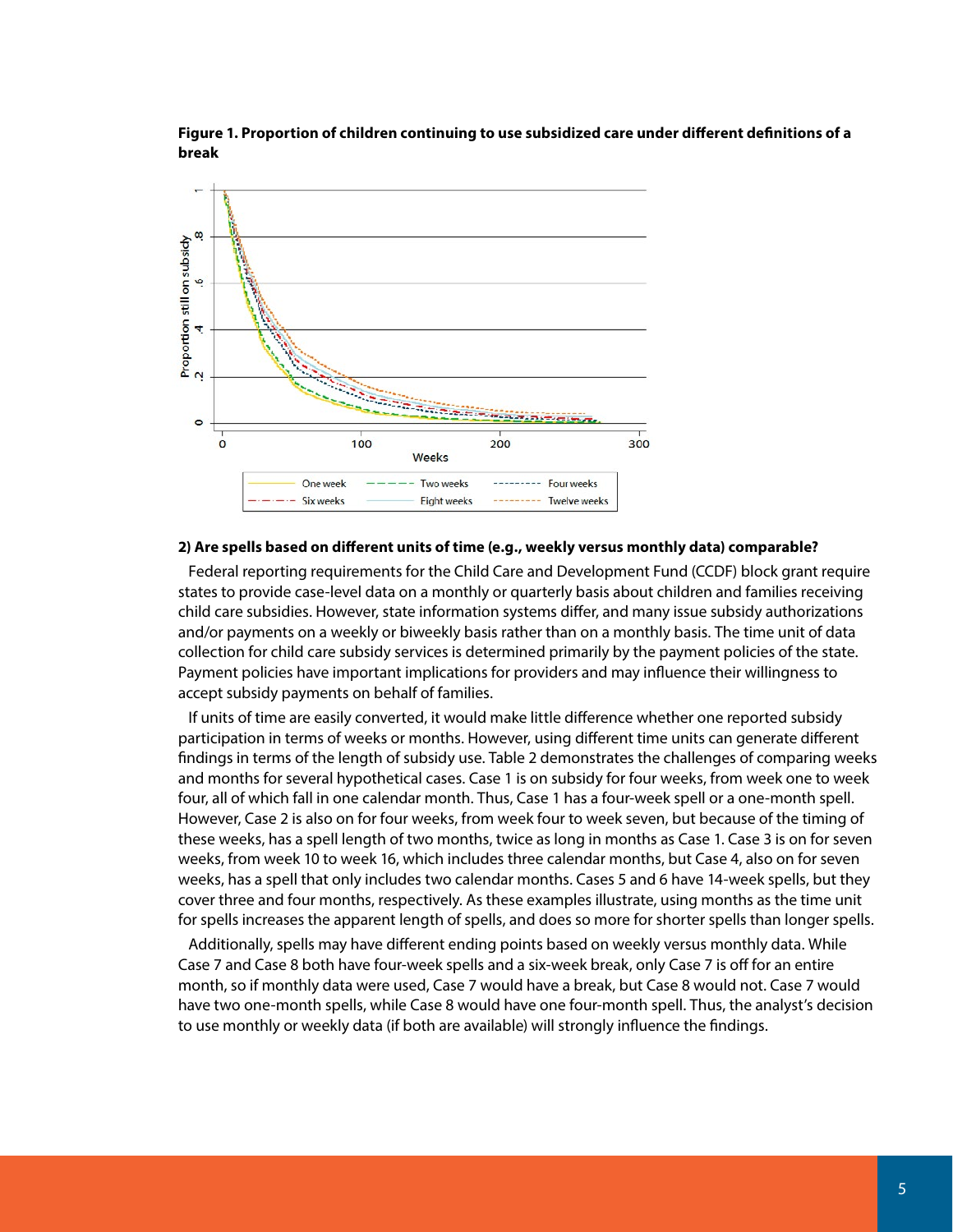|                                                                                            | Month 1 |                |    |    |                           | Month 2 |                |    |    |          | Month 3 |    |    |    |    | Month 4 |    |    |    | <b>Spell Length</b> |                |
|--------------------------------------------------------------------------------------------|---------|----------------|----|----|---------------------------|---------|----------------|----|----|----------|---------|----|----|----|----|---------|----|----|----|---------------------|----------------|
|                                                                                            | Wk      | Wk             | Wk | Wk | Wk                        | Wk      | Wk             | Wk | Wk | Wk       | Wk      | Wk | Wk | Wk | Wk | Wk      | Wk | Wk | Wk | #                   | #              |
|                                                                                            |         | $\overline{2}$ | 3  | 4  | 5                         | 6       | $\overline{7}$ | 8  | 9  | 10       | 11      | 12 | 13 | 14 | 15 | 16      | 17 | 18 | 19 | Wks                 | Months         |
| Case 1                                                                                     | X       | X              | X  | X  |                           |         |                |    |    |          |         |    |    |    |    |         |    |    |    | 4                   |                |
| Case 2                                                                                     |         |                |    | X  | $\times$                  | X       | X              |    |    |          |         |    |    |    |    |         |    |    |    | 4                   | $\overline{2}$ |
| Case 3                                                                                     |         |                |    |    |                           |         |                |    |    | X        | X       | X  | X  | X  | X  | X       |    |    |    | $\overline{ }$      | 3              |
| Case 4                                                                                     |         |                |    |    |                           |         |                |    |    |          |         |    | X  | X  | X  | X       | X  | X  | X  | 7                   | $\overline{2}$ |
| Case 5                                                                                     | X       | X              | X  | X  | $\boldsymbol{\mathsf{X}}$ | X       | X              | X  | X  | $\times$ | X       | X  | X  | X  |    |         |    |    |    | 14                  | 3              |
| Case 6                                                                                     |         |                |    | X  | X                         | X       | X              | X  | X  | X        | X       | X  | X  | X  | X  | X       | X  |    |    | 14                  | 4              |
| Case 7                                                                                     | X       | X              | X  | X  |                           |         |                |    |    |          | X       | X  | X  | X  |    |         |    |    |    | 4,4                 | 1, 1           |
| Case 8                                                                                     |         |                |    | X  | $\times$                  | X       | X              |    |    |          |         |    |    | X  | X  | X       | X  |    |    | 4,4                 | 4              |
| Note: Each "X" indicates a week of subsidy receipt while a blank box indicates no subsidy. |         |                |    |    |                           |         |                |    |    |          |         |    |    |    |    |         |    |    |    |                     |                |

#### **Table 2. Examples comparing spell length using weekly versus monthly data**

While the hypothetical data in Table 2 illustrate the potential problems in measuring spells, we next use actual data on children's subsidy participation to compare spell lengths using weekly versus monthly data. From the Maryland weekly data, we constructed spells of subsidy participation and breaks based on the calendar month of participation. A child was considered to have received subsidy during a calendar month if they had subsidized care during a week with a start date in that month.<sup>5</sup>

 Table 3 illustrates how using monthly rather than weekly data results in somewhat different conclusions about subsidy spell lengths. Based on monthly data, at four months one-quarter of children in Maryland had ended their subsidy spells. Half ended after seven months, and 75% after 15 months. We multiply the number of months by 4.33 to convert to weeks. The median spell length using monthly data (converted to weeks) was (4 x 4.33=) 30.3 weeks. While we might (naively) think that a four-week break ought to be roughly equivalent to a one-month break, we find that the estimate of each percentile is inflated using monthly data relative to the weekly data. The median spell length using weekly data is 26 weeks, but is 30 weeks based on monthly data. The differences are greater for shorter spells. For example, the 25th percentile is 12 weeks using weekly data and a four-week break definition, compared to 17.3 weeks using monthly data. As seen with the hypothetical data, we find that using months as the time unit for spells increases the apparent length of spells, and does so more for shorter spells than longer spells.

<sup>5</sup> The data do not include information on the exact start day of the services. If subsidized services were received in a week, we use the first day of the week to determine the month in which the child began receiving subsidy.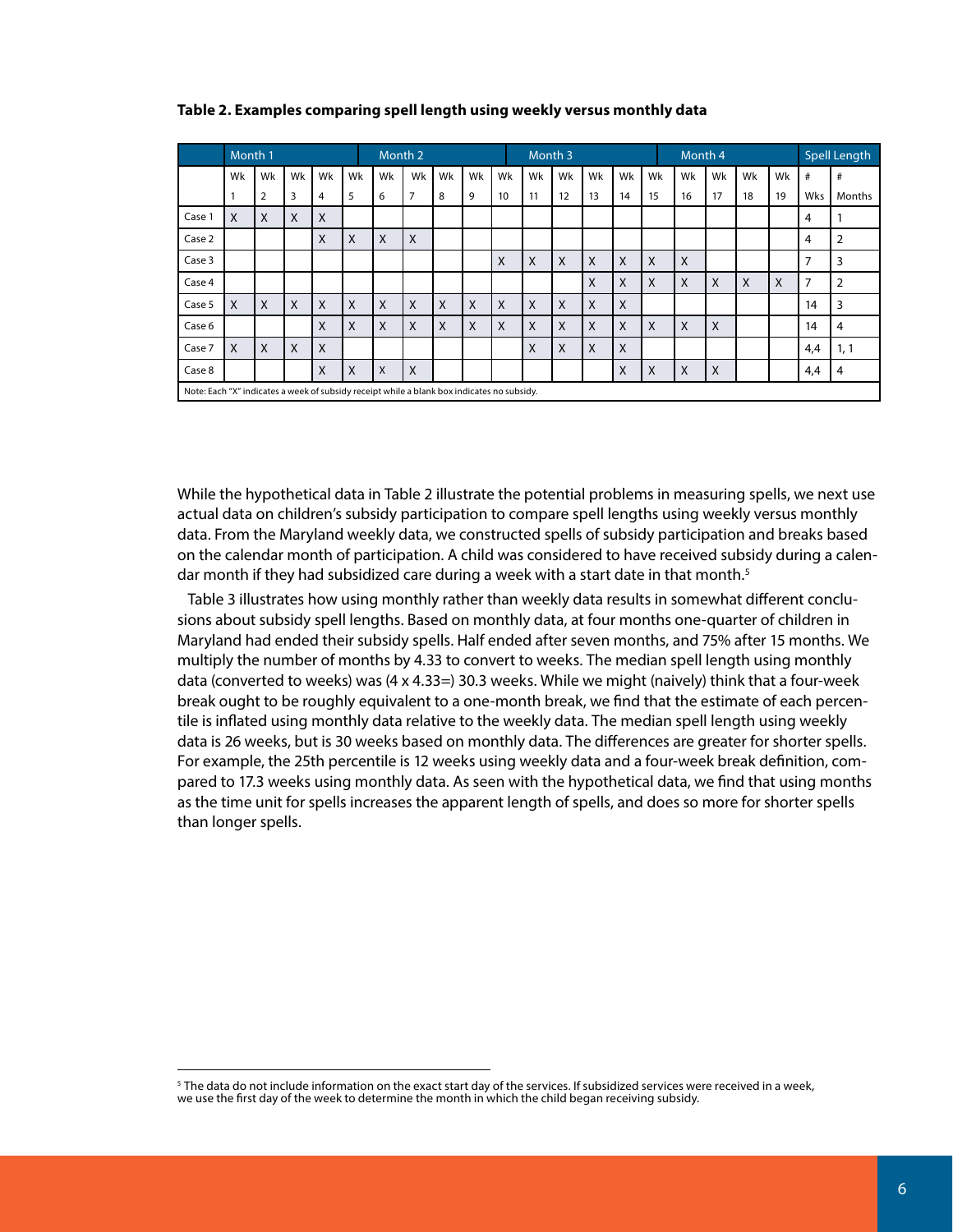|                                                            | 25th percentile | 50th percentile<br>(median) | 75th percentile |  |
|------------------------------------------------------------|-----------------|-----------------------------|-----------------|--|
| Spell length based on con-<br>structed number of months    | 4 months        | 7 months                    | 15 months       |  |
| Equivalent weeks                                           | 17.3 weeks      | 30.3 weeks                  | 65 weeks        |  |
| (multiply months by 4.33)                                  |                 |                             |                 |  |
| Spell length based on a four-<br>week break (from Table 1) | 12 weeks        | 26 weeks                    | 52 weeks        |  |

#### **Table 3. Comparison of subsidy and gap spell length distributions using monthly versus weekly data**

### **CONCLUSION**

Most studies of continuity in the child care subsidy program have used monthly data and one (calendar) month of non-participation to define a break in subsidy receipt. These studies have found median spell lengths ranging from three to about 10 months across states, and have also found that many children return to subsidy after a short hiatus.<sup>6</sup> Most of the technical discussion to date has focused on the importance of using the correct statistical methods to estimate spell lengths in order to have comparable results across studies.<sup>7</sup> This brief expands on earlier work to examine, in depth, the structure of the data and the variation in results that occurs under different definitions of a spell.

 The examples presented here demonstrate that the proportion of children with short spells varies depending on the spell definition, and specifically, with how many weeks off subsidy are used to define the end of a spell. It is because many children have short interruptions in subsidy receipt that the length of a subsidy spell depends on the definition of a break in subsidy receipt. If children did not return for another spell of subsidy participation or only returned after very long breaks, it would not matter how the end of a spell is defined.

 Using weekly data on subsidy receipt and a one-week break to define the end of a subsidy spell, the estimated median spell length is 20 weeks, while it increases to 26 weeks using a four-week break definition. However, when we use monthly data, the median spell is 30 weeks (seven months), which is longer than the median of 26 weeks (six months) found using the four-week break. This difference suggests that one should be cautious in comparing continuity results based on a four-week break with those based on a one-month break. Furthermore, analysis using monthly data on subsidy receipt will result in longer spell durations than those based on weekly data, particularly for shorter spells.

<sup>6</sup> Ha, Y. (2009). Stability of child care subsidy use and earnings of low-income families. *Social Service Review*, 83 (4), 495-523; Ha, Y., Magnuson, K., & Ybarra, M. (2012). Patterns of child care subsidy receipt and the stability of child care. *Children and Youth Services Review* 34 (2012) 1834–1844; Meyers, M.K., Peck, L., Davis, E.E., Collins, A., Kreader, J.L., Georges, A., Weber, R., Schexnayder, D.T., Schroeder, D.G., & Olson, J.A. (2002). *The dynamics of child care subsidy use: A collaborative study of five states.* Report. New York: Columbia University, Mailman School of Public Health, National Center for Children in Poverty; Grobe, D., Weber, R.B., & Davis, E.E. (2008). Why do they leave? Child care subsidy use in Oregon. *Journal of Family and Economic Issues,* 29 (1), 110-127; Witte, A.D., & Queralt, M. (2005). *An examination of the duration of child care subsidies in Rhode Island: Impact of policy changes and cross state comparisons.* Wellesley, MA: Wellesley College, Department of Economics; Davis, Elizabeth E., Krafft, Caroline, Blasberg, Amy, Carlin, Caroline, Forry, Nicole, & Tout, Kathryn. "Continuity of Care and Participation in the Child Care Assistance Program." Bethesda, MD: Child Trends, 2013; Forry, Nicole, Welti, Kate, Davis, Liz, Krafft, Caroline, & Daneri, Paula. "Subsidy Continuity in Maryland." Bethesda, MD: Child Trends, 2012.

<sup>7</sup> Davis, Elizabeth E., Grobe, Deana, and Weber, Roberta B. (2012). "Common challenges in the study of continuity of child care subsidy participation." Methodological Brief OPRE 2012-55. Washington, DC: Office of Planning, Research and Evaluation, Administration for Children and Families, U.S. Department of Health and Human Services. [http://www.acf.hhs.gov/programs/opre/resource/common](http://www.acf.hhs.gov/programs/opre/resource/common-challenges-in-the-study-of-continuity-of-child-care-subsidy)[challenges-in-the-study-of-continuity-of-child-care-subsidy](http://www.acf.hhs.gov/programs/opre/resource/common-challenges-in-the-study-of-continuity-of-child-care-subsidy)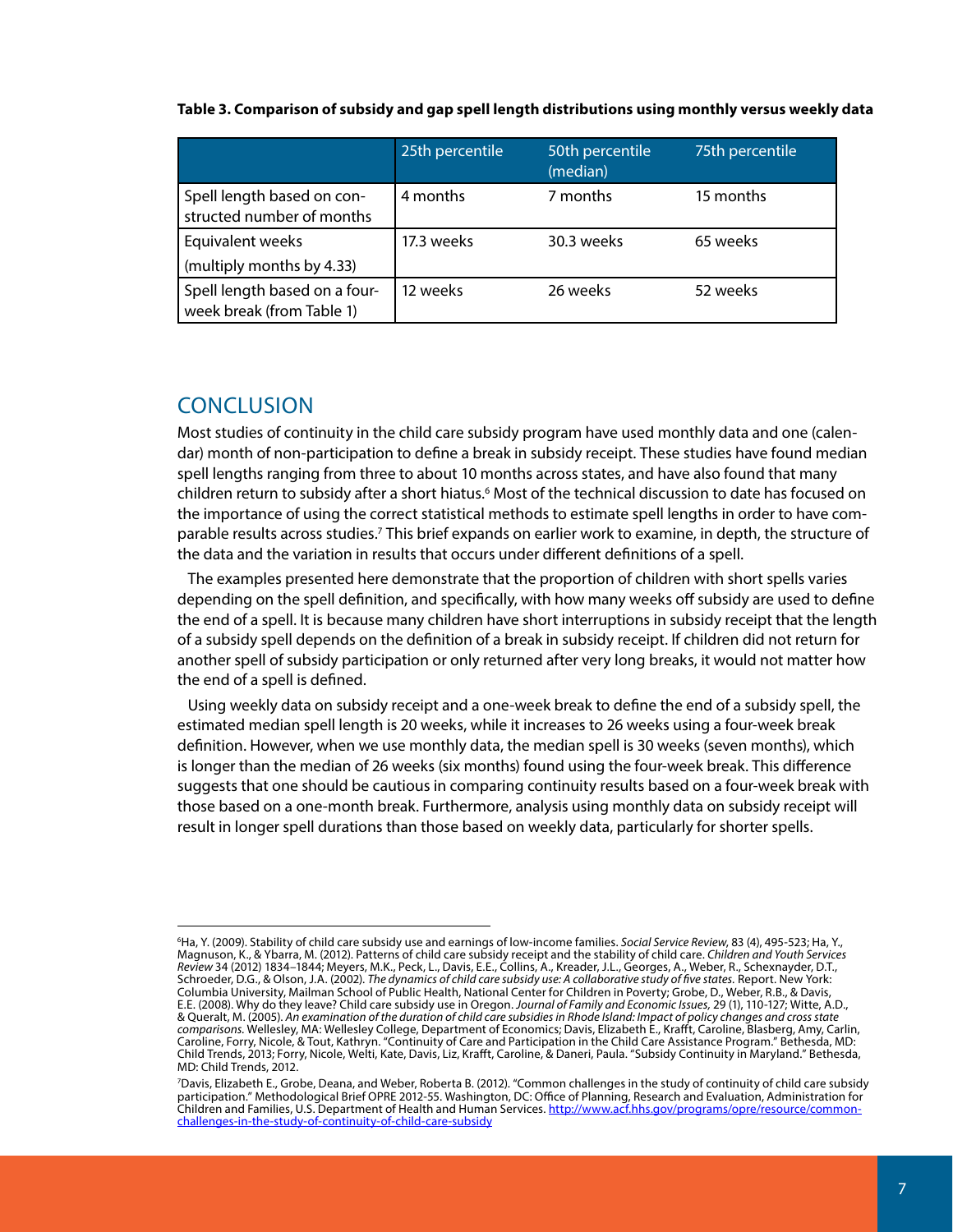Researchers have generally agreed on using one month without subsidy to define the end of a subsidy spell when using monthly data. The availability of weekly data in some states can provide a more detailed picture of how quickly children cycle in and out of the subsidy program. Yet, as shown here, estimates of spell lengths based on weekly data are not comparable to those based on monthly data. There is no easy conversion between weeks and months, as a four-week break is not equivalent to a one-month break. Of greater concern is that spells estimated using monthly data will tend to be longer than those based on weekly data. Shorter spells will be inflated more than longer ones, so that comparisons between groups will differ depending on whether one uses weekly or monthly data.

 Administrative data from states' management information systems can provide important insights into the dynamic patterns of subsidy participation of children and families. Weekly data on subsidy participation offer the opportunity to look more closely at the extent and length of interruptions in subsidized care. Many children experience short breaks in subsidized care, and researchers and policymakers are concerned about the reasons for these disruptions and how they may impact children and families.

 States may want to consider collecting and analyzing subsidy data on a weekly basis, as this would allow for additional and nuanced understanding of how recipients participate in the subsidy program. For instance, weekly data can allow researchers and policymakers to examine whether there is a disruption in subsidy receipt of a week or two when families change providers or recertify eligibility. These disruptions, while short, may present a challenge for families in terms of providing care and maintaining employment. For the purposes of federal reporting, states can convert weekly data to monthly based on actual receipt of subsidized care during a calendar month. In these cases, cross-state comparisons of subsidy continuity measures based on monthly data would be valid, assuming appropriate statistical methods are used. However, states that use weekly data to create subsidy spell measures should avoid comparing their continuity measures with those from states with monthly data.

 Conclusions about the extent and speed of cycling in and out of the subsidy program will depend on the units of time and the definition of a subsidy spell used in the analysis. Thus, it is critically important that subsidy administrators and researchers be cognizant of the way subsidy spells are measured and avoid comparing continuity measures based on different time units.